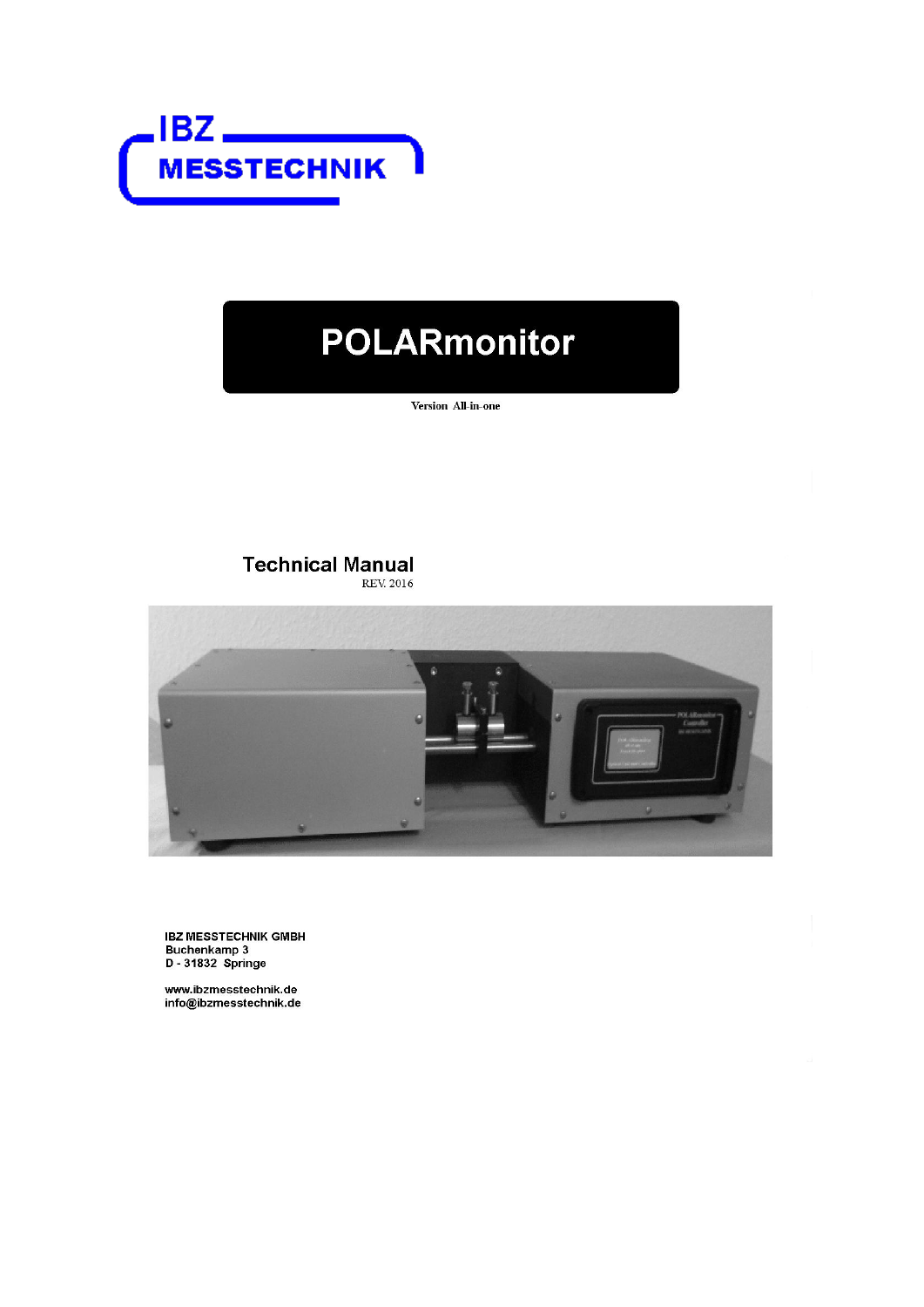

# **Technical Manual**

#### **Index page**

| 1                           | <b>Notes and Warnings</b><br>3                                                 |                         |  |
|-----------------------------|--------------------------------------------------------------------------------|-------------------------|--|
| $\mathbf 2$                 | <b>Principle of Function</b><br>4                                              |                         |  |
| 3                           | <b>Connecting Diagram</b><br>5                                                 |                         |  |
|                             | <b>Terminal Box</b><br>3.1                                                     | 6                       |  |
| 4                           | <b>Measuring cell</b>                                                          | 7                       |  |
|                             | <b>Fixing the Measuring Cell</b><br>4.1                                        | 7                       |  |
| <b>Controller Unit</b><br>5 |                                                                                | 8                       |  |
|                             | Analog Output<br>5.1<br>5.2 Serial Interface                                   | 9<br>9                  |  |
| 6                           | <b>Start of Measurement</b>                                                    | 10                      |  |
|                             | 6.1 Change of Default Settings                                                 | 10                      |  |
| 7                           | <b>Trouble Shooting</b>                                                        | 11                      |  |
| 8                           | <b>Service Instructions</b><br>12                                              |                         |  |
|                             | <b>Replace Cell Windows</b><br>8.1<br><b>Optical Balance Adjustment</b><br>8.2 | $12 \overline{ }$<br>13 |  |
| 9                           | <b>Appendix</b><br>Control codes for serial Interface                          | 14<br>14                |  |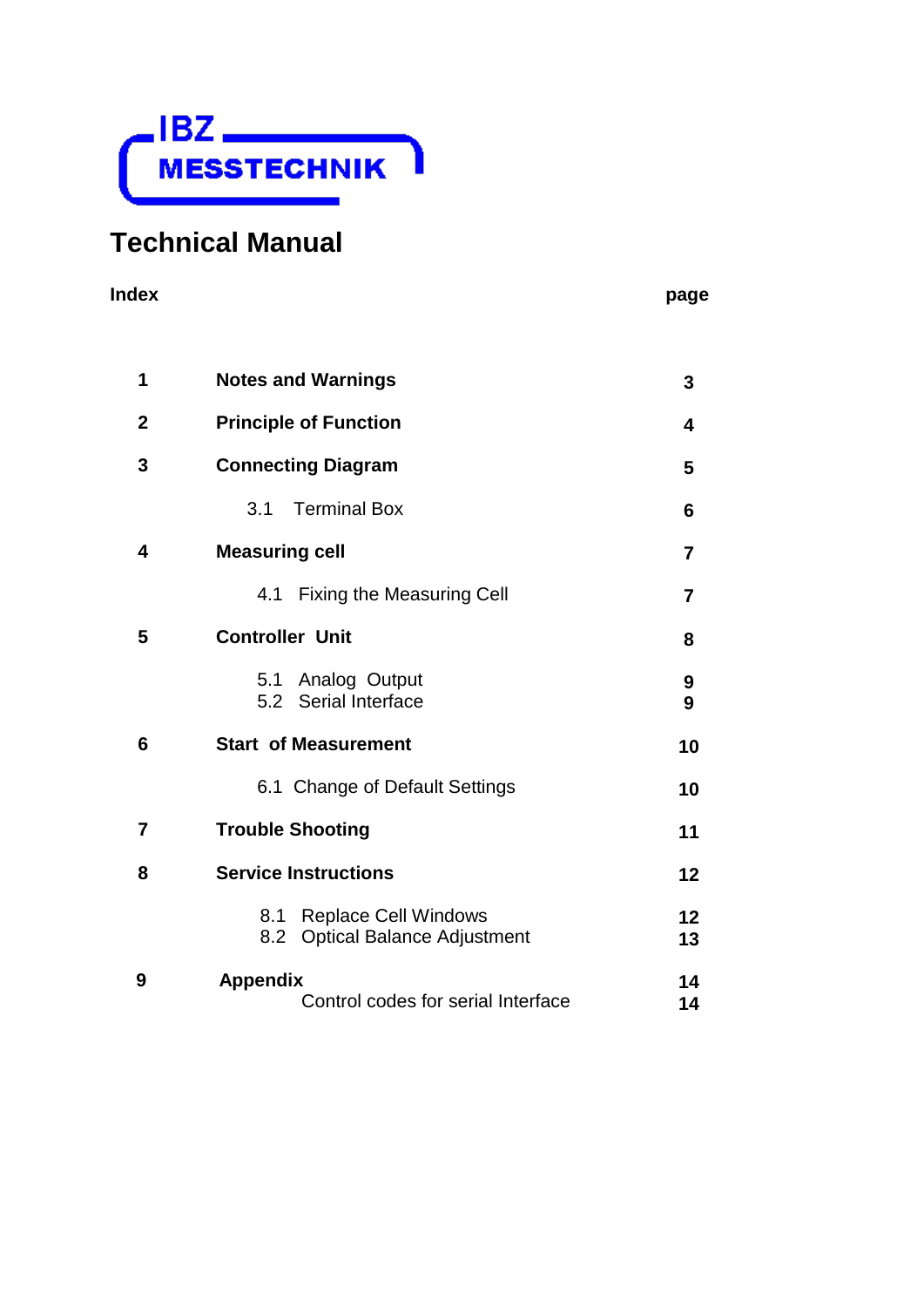

## **1. Notes and Warnings**

**This apparatus has been designed and manufactured in accordance with 2014/30/EU (EMI) / 2014/35/EU (EMC) resp. IEC / CE and has left the factory in perfect condition as regards the relevant safety and CE regulations.**

**In order to maintain this perfect condition and to ensure safe operation, the user should observe the notes and warnings contained herein.**

**Prior to switching this apparatus on, please make sure that the mains voltage corresponds to the voltage stated on the apparatus and that the mains supply is correctly grounded. The protective effect must not be reduced by any unearthed extension lead.**

**Any interruption of the earth wire inside or outside the apparatus or loosening of the earth wire connection can make an apparatus dangerous. Intentional interruption is not permissible.**

**Opening of covers or removing of parts may expose live parts. Connections points may also be live !**

**Before making any adjustments, servicing, overhauls or before replacing any parts, the apparatus must be disconnected from the mains supply, if it needs to be opened.**

**If it becomes necessary to work on the apparatus whilst it is open, this must only be carried out by a skilled person, who is familiar with the dangers involved.**

**Care has to be taken to ensure that only fuses of the indicated type and nominal amperage are used. It is neither permissible to use mended fuses nor to short-circuit the fuse holder. The apparatus should not be operated, if there are any doubts about its safety, and it should then be taken out of service and secured against unintentional use.**

**Reasons for suspecting the apparatus to be unsafe, include the following:**

- **--- visible damage,**
- **--- no function,**
- **--- prolonged storage under unfavourable conditions,**
- **--- severe stresses due to unsuited transport.**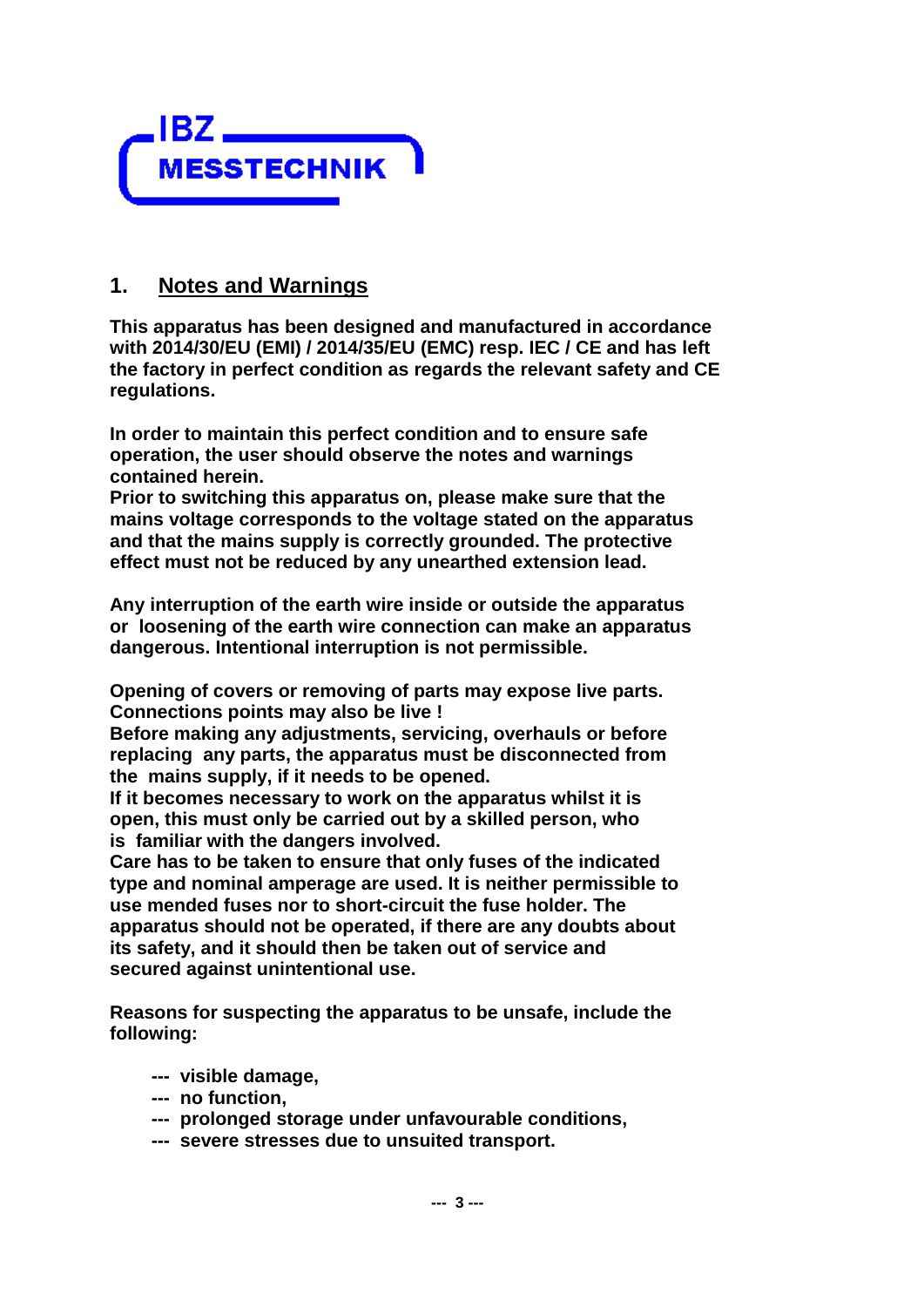

# **2. Principle of Function**

 **Light from the LED light source (1) is linear polarized by the first polarization filter (2) and then sinuously modulated by the Faraday modulator (3). The modulated light passes the measuring cell (4) and the compensator coil (5) and comes to the second polarization filter (6), which is cross arranged to the first polarization filter (2). Due to this cross arrangement, maximum light extinction is obtained and the intensify-controlled photomultiplier (8,9) receives a zero position signal.**

 **This zero position signal is changed by an optically active sample in the measuring cell and causes a current flow (electro-magnetic field), generated by the electronics (10,11) into the compensator coil (5). This current flow compensates proportionally (Faraday compensation) the optical rotation of the sample as long as the zero position signal is obtained again and then is displayed.**

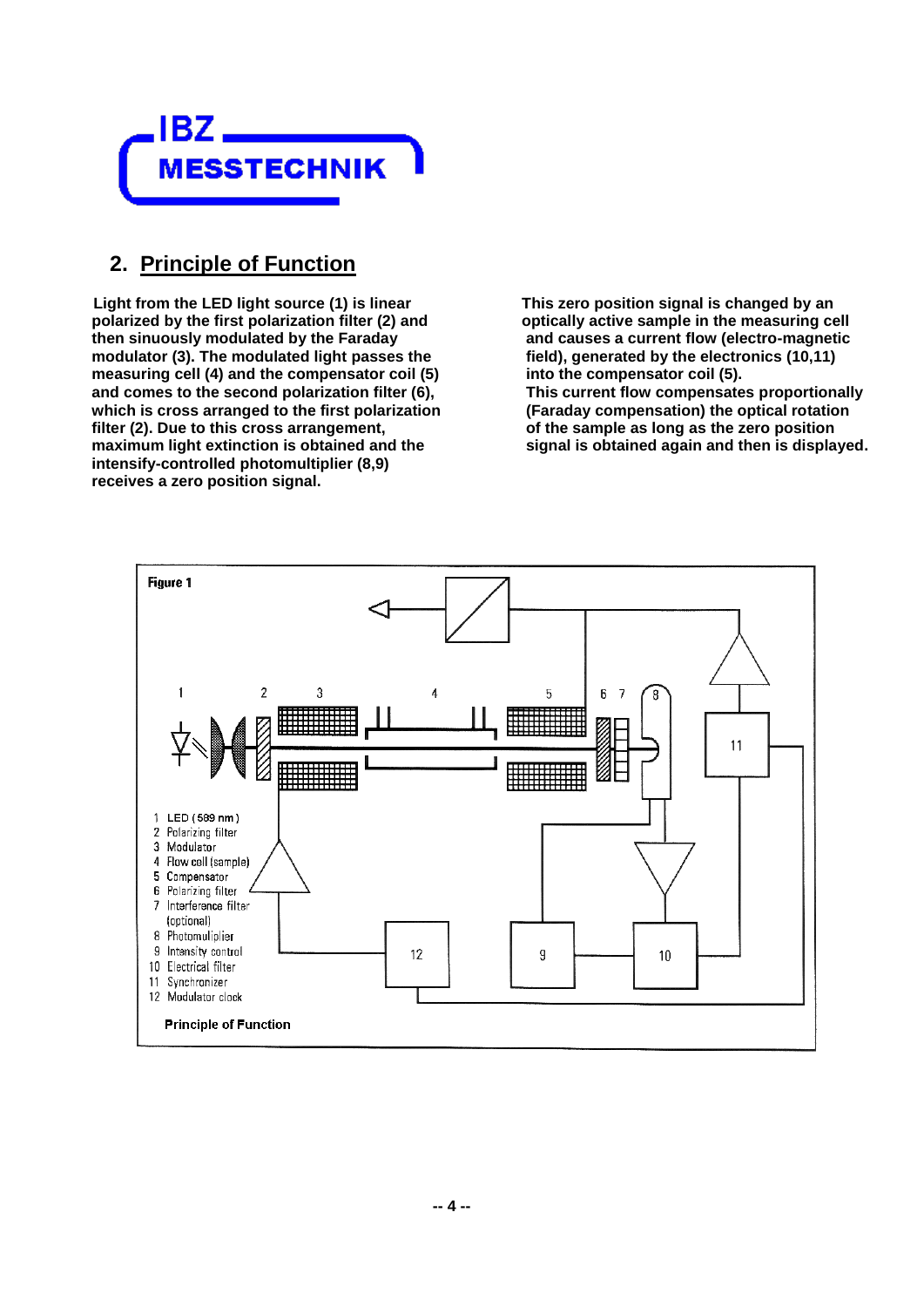

# **3. Connecting Diagram**

**Before connecting the POLARmonitor to mains, make sure that your voltage (mains) corresponds to the voltage labeled at the rear side of the instrument and is grounded properly.**

**Installation must only be done by a skilled person familiar with the dangers eventually involved.** 

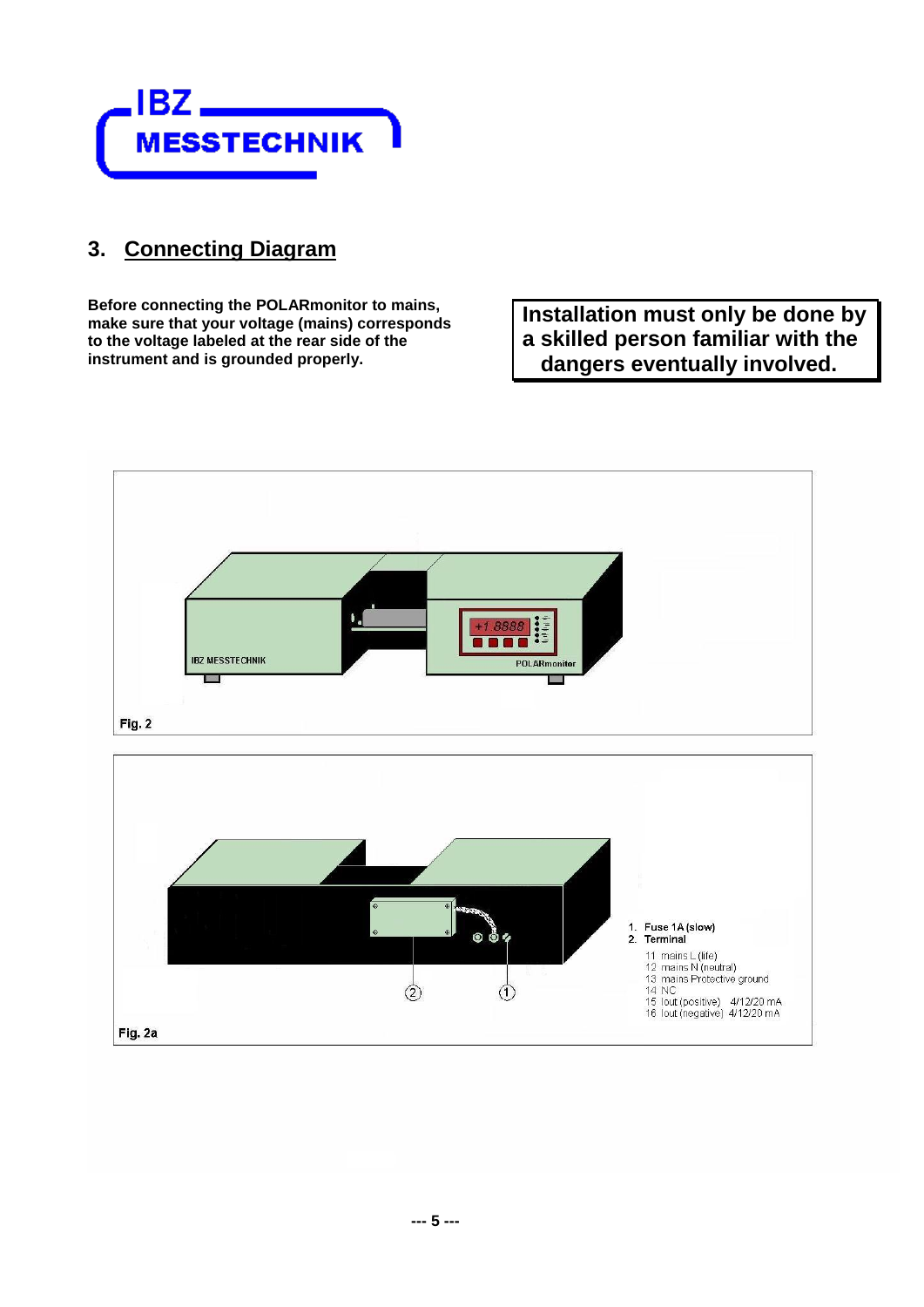

## **3.1 Terminal Box**

 **The terminal box is located at the rear side of the instrument.**



#### **Terminal connectors**

- **11 mains L ( life )**
- **12 mains N ( neutral )**
- 13 mains Protective ground<br>14 NC (no connection)
- **14 NC ( no connection )**
- **15 Analog out positive potential ( current or voltage)**
- **16 Analog out negative potential ( current or voltage)**

#### **IMPORTANT**

#### **Analog out have floating potential and must not be connected to mains protective ground nor common ground.**

 **Close the PG 7.5 fittings with a rubber membrane when not in use.**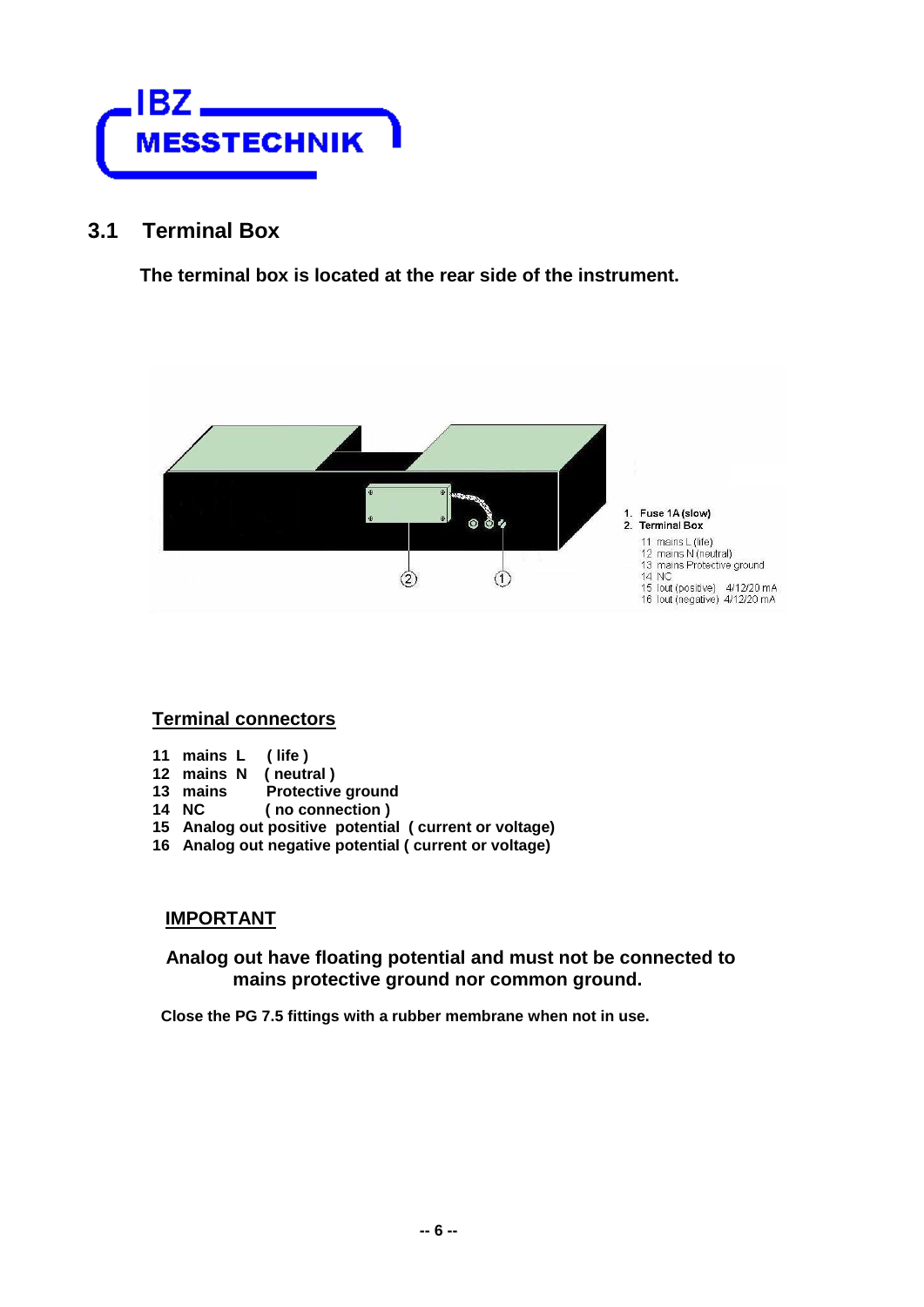

#### **4. Measuring Cell**

**The length of the measuring cell is inverse proportional to the measuring range. Half length doubles the measuring range. The qualitity of the measurement relates closely to the correct choice of the cell. Generally, the instrument system noise increases with a smaller diameter. Ensure that the flow through the cell is in the correct direction.**

**Like that, separation in LC will get worse if volume is too high.** 

**By loading under higher pressure, use appropriate high pressure cells. Beside this, take care of digestibility of the mobile phase and the sealings. For temperature sensitive compounds use thermostatible cells.**

#### **4.1 Fixing the Measuring Cell**

**The measuring cell (2) is fixed by a clamp (3) midside on the rods (4 or 5). Because every cell causes a inherent rotation depending on its position, make sure that the cell is firmly secured during the measurement.** 

**The position (radial or axial) of the cell must not vary while measurement. The position of the rods has to be symmetrically, position (4) corresponds to 30 mm diameter cell and position (5) to 48 mm diameter . Fix the rods by using a 9 mm wrench, threads to the left.**

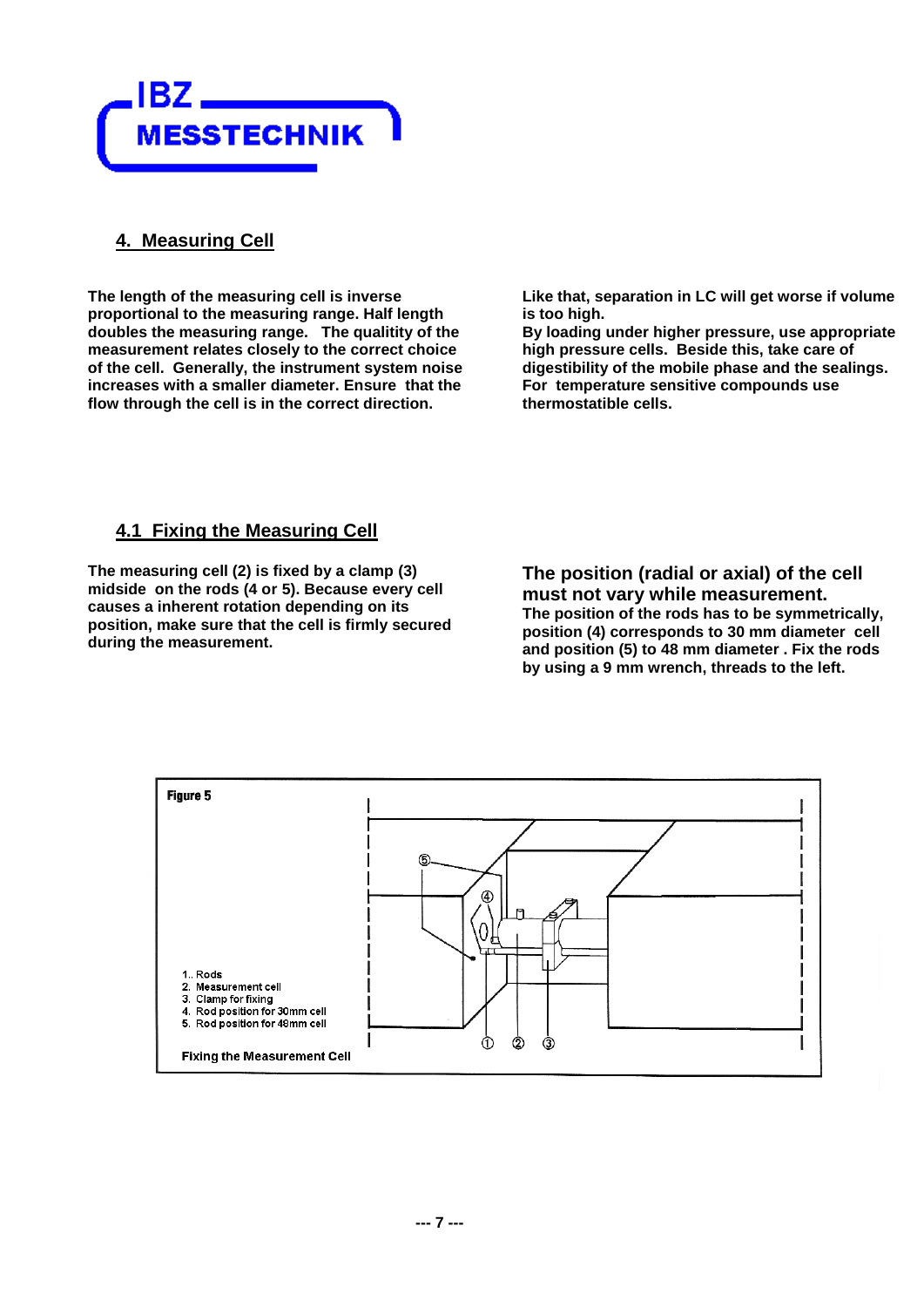

## **5. Controller Unit**

**The Controller consists of a precision amplifier, microprocessor controlled, which makes the use of the instrument easy and guaranties reproducible settings. All operations can be set by using the frontal keyboard or the serial interface.** 

**LED diodes indicate the corresponding status of the instrument.** 

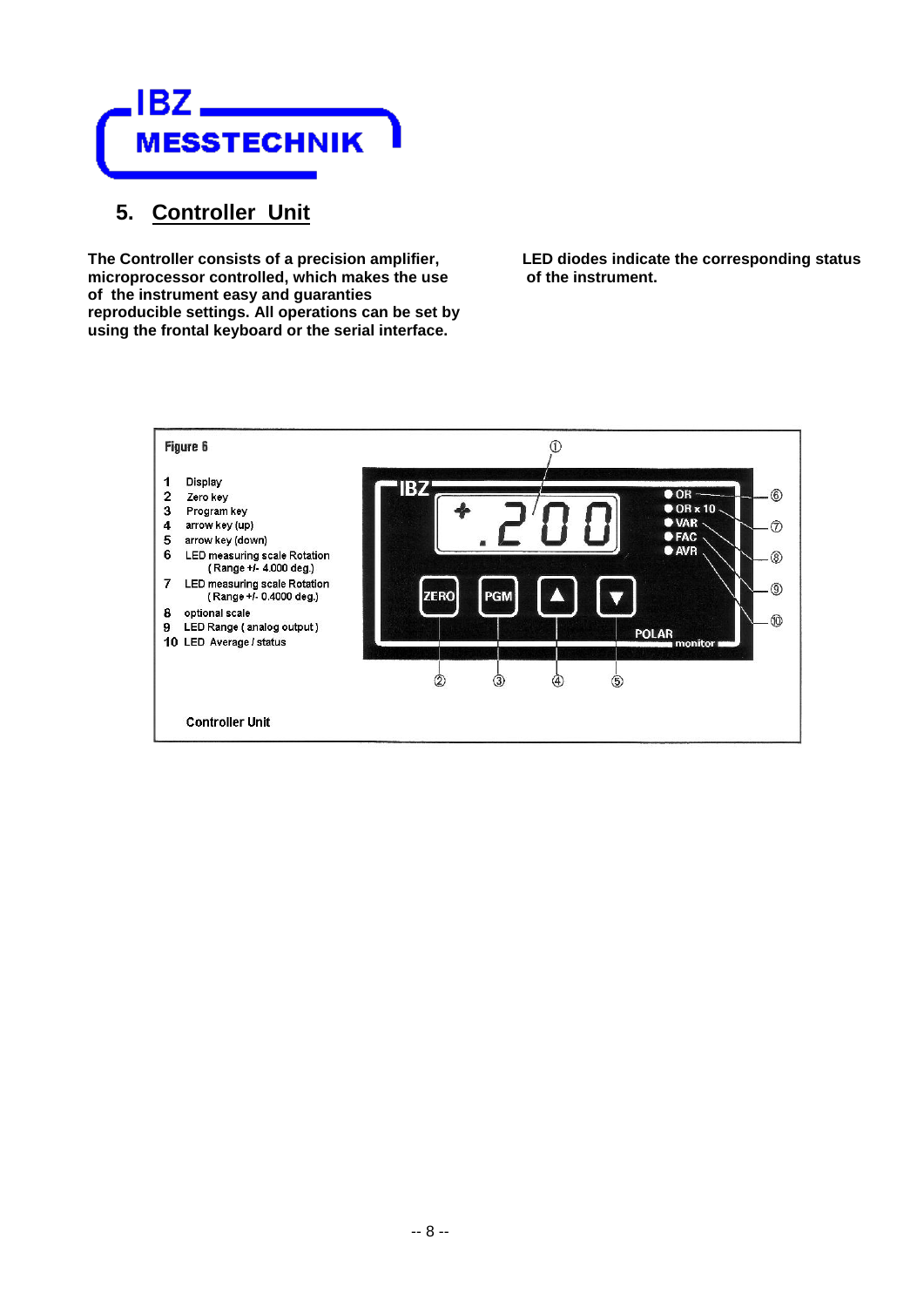

#### **5.1 Analog Output**

**The current output must not have ground/earth connection (floating mode). Maximum load is 200 ohm. The range corresponds to the settings in the FAC mode ( see 6.1, FAC ). Factory adjustments on the right.** 

**The voltage output must not have ground/earth connection (floating mode). Minimum load is 100 kiloohm. The range corresponds to the settings in the FAC mode ( see 6.1, FAC ). Factory adjustments on the right.**

**0 ... + 20 mA ( Nullage bei + 10 mA ) 4 / 12 / 20 mA ( zero at + 12 mA )**

 **0 / 500 / 1000 mV ( zero at 500 mV )**

#### **5.2 Seriel Interface**

**The serial interface has RS 232c standard format. Data output on the TxD (transmit data) is obtained by sending "?" on the RxD (receive data) line. See appendix 9. ( page 15 ) for all control codes. All data are transmitted as ASCII character. In the case inadmissible absorbance due to bubbles, a continously data string "ENERGY" is sent.** 

 **Data format (9600/8/1)**

- **9600 baud**
- **8 data bit**
- **1 start / stop bit , no parity**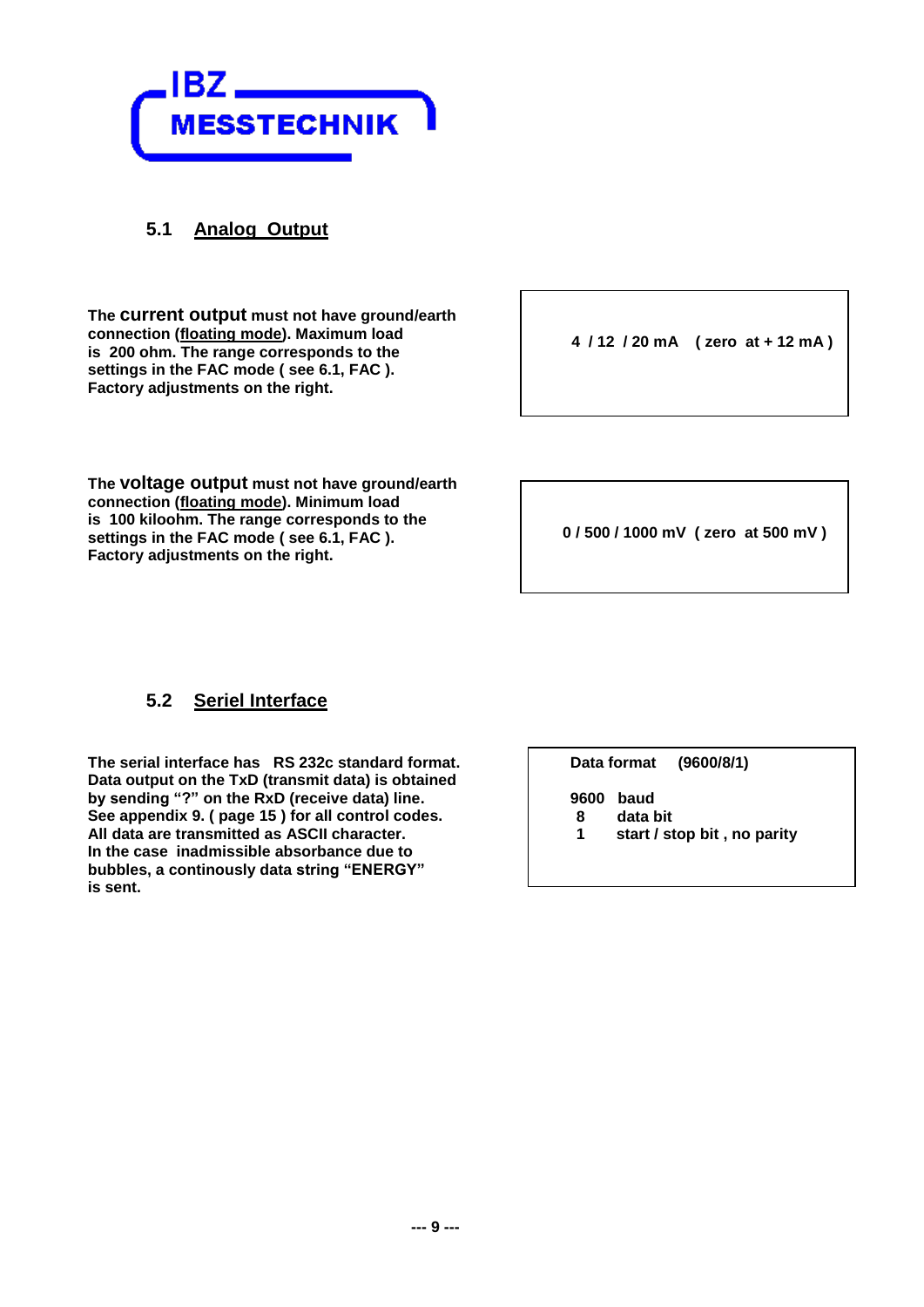

### **6. Start of Measurement**

**Apply mains to the terminal box. A separate switch to disconnect mains is recommended. After a short self- diagnostic the instrument starts automatically. The status LED "OR" will light up and the LED "AVR" indicates by short constant flashes that measuring values are processed. The instrument offset (rotation offset) will be displayed.** 

**If this offset exceeds 300 digits, the optical balance has to be adjusted manually (see 8.2, optical balance). Pushing the ZERO key resets the offset and**

**the instrument is ready for operation with the following standard (default) values:** 

| OR.             | (Range $\pm$ 4.000 °)         |
|-----------------|-------------------------------|
| <b>FAC 4000</b> | (Analog output $\pm$ 4.000 °) |
| AVR 4           | (4 cycles per measuremen)     |

#### **6.1 Change of Default Settings**

**By pressing the PGM key, the following settings can sucessively be done. Within the settings, select values by Up- and Down Arrow key.**

| OR          | : Optical Rotation<br>Range $+/-$ 4000 m $^{\circ}$ (default setting)<br>Resolution 0.001°   | Range + $/$ - 4.000 $^{\circ}$                                                                                                                      |
|-------------|----------------------------------------------------------------------------------------------|-----------------------------------------------------------------------------------------------------------------------------------------------------|
|             | OR x 10: Optical Rotation Skala,<br>Range + $/$ - 0.4000 °,<br>Resolution 0.0001°            | Range + $/$ - 0.4000 $^{\circ}$                                                                                                                     |
| VAR         | : Optional scale,<br><b>Baseline offset (option)</b><br><b>Concentration (user / option)</b> | VAR 0060 for current output<br>4/12/20 mA<br>VAR 0050 for voltage output<br>0/500/1000 mV                                                           |
| FAC :       | Analog output<br>current / voltage<br>Select with Up- and Down Arrow key.                    | $\mathsf{FAC} \pm 4.000$<br>(only OR)<br>$FAC \pm 2.000$<br>(only OR)<br>$FAC \pm 0.4000$ (only ORx10)<br>(only ORX10)<br>$\mathsf{FAC} \pm 0.2000$ |
| AVR<br>t in | Average<br>(cycle per measurment).<br>Select with Up- and Down Arrow key.                    | $\mathbf{2}$<br>minimum (fast)<br>100<br>maximum (slow)                                                                                             |

**After you have changed the settings, go back to the optical rotation scale "OR" or "ORx10" by selecting via the PGM key and then press the ZERO key to perform an autozero. The instrument is now ready for operation with the selected settings.**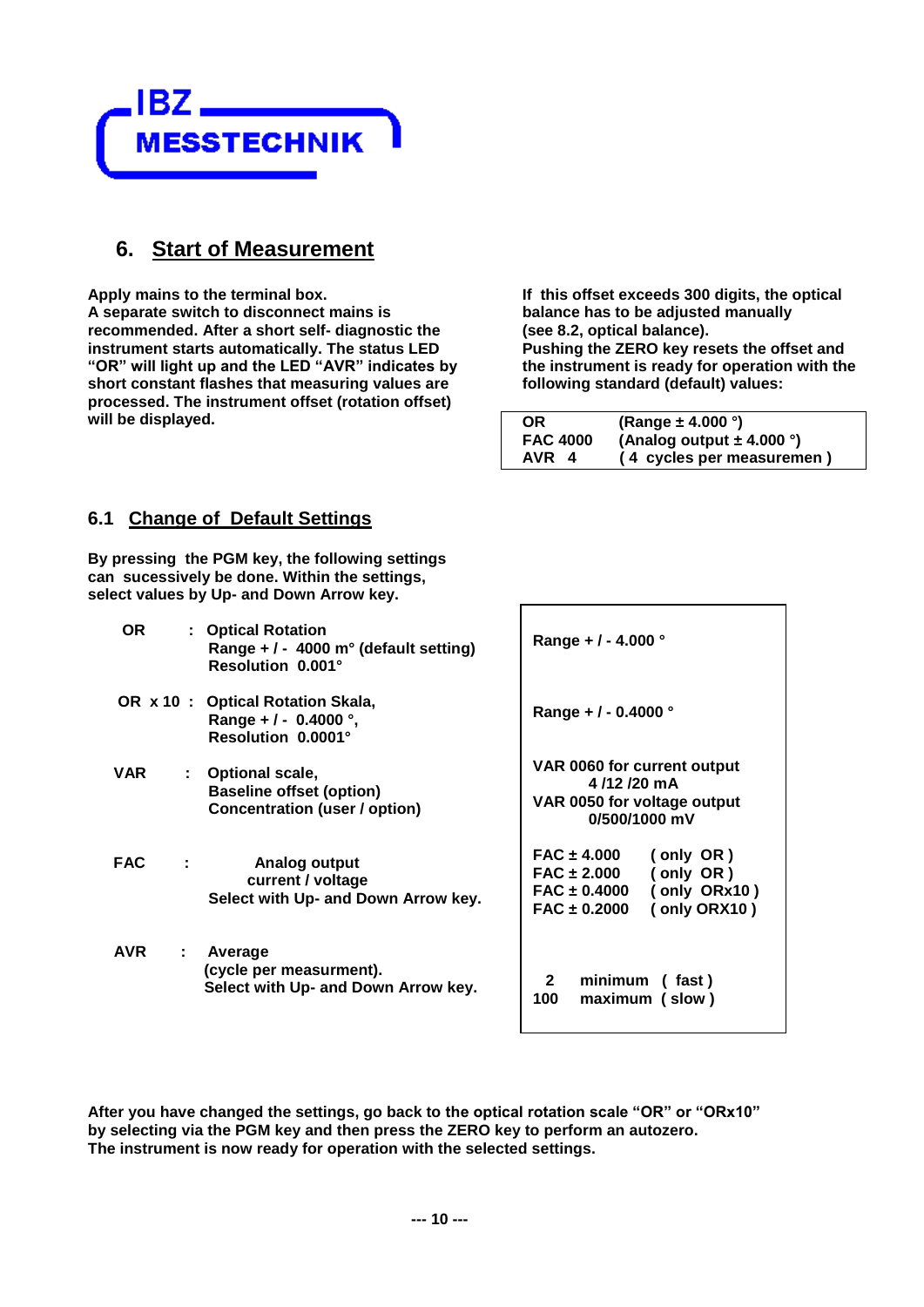

# **7. Trouble Shooting**

| Message / Fault                                                                  | Possible cause                                                                              | <b>Rectification</b>                                                                                     |
|----------------------------------------------------------------------------------|---------------------------------------------------------------------------------------------|----------------------------------------------------------------------------------------------------------|
| No indication on<br>display                                                      | No mains applied or<br>fuse blown                                                           | <b>Check mains supply</b><br><b>Change fuse</b>                                                          |
| <b>AVR LED not flashing</b><br>in OR (ORx10) scale                               | Program is not running                                                                      | Switch instrument off and<br>restart as usual                                                            |
| <b>Optical offset higher</b><br>than 300 digits after<br>switching instrument on | Instrument offset too high                                                                  | <b>Adjust manually</b><br><b>Optical Balance (see 8.2)</b>                                               |
| <b>Display alternates</b><br>between 0000 / 8888                                 | Air bubble in flow cell<br>or absorbtion too high                                           | <b>Purge flow cell</b>                                                                                   |
| <b>Display shows</b><br><b>HHHH or LLLL</b>                                      | <b>Measuring range</b><br>overflow (HHHH) or<br>underflow (LLLL)                            | <b>Increase Range or use</b><br>shorter flow cell                                                        |
| <b>FAC and AVR LED are</b><br>flashing alternately                               | current / voltage output<br>overrange                                                       | Increase analog range<br>by FAC setting or use<br>shorter flow cell                                      |
| <b>Displayed values are</b><br>unstable or show drift                            | Air bubble in flow cell<br>Cell windows broken                                              | Purge flow cell<br><b>Change cell windows</b><br>$($ see 8.1)                                            |
| <b>Displayed values</b><br>show drift                                            | Instrument not yet<br>thermically balanced.<br><b>Cell windows mechanically</b><br>stressed | Wait until instrument is<br>balanced.<br>Open cell and fix windows<br>with low torque<br>$($ see 8.1 $)$ |
| Displayed values change<br>when voltage-/current<br>output is connected          | voltage-/current output<br>connected to ground/earth                                        | <b>Disconnect ground/earth</b><br>connection from output                                                 |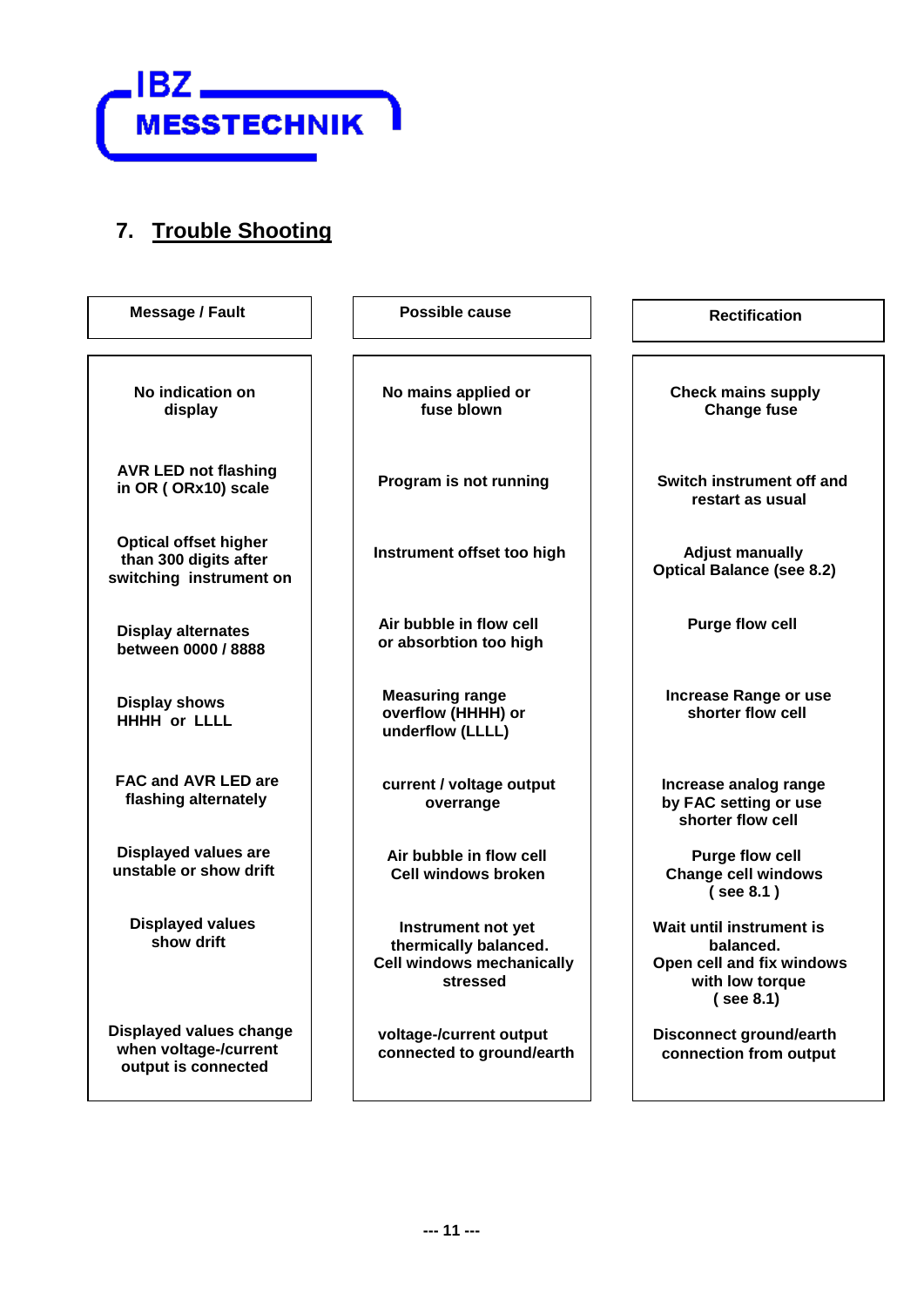

# **8. Service Instructions**

# **This service instructions must only be carried out by skilled person**

#### **8.1 Replace cell windows**

**The cell windows have to be replaced if they are broken or unclean.**

**Open both screw plates (1) by means of the supplied assembling tool (5).**

**Remove the defective window (3) and the sealing (2). Before putting the new window in place, ensure that the supporting area at the cell body (4) is absolutely clean.**

**Pay attention to the correct sequence of the parts. Depending on "normal pressure"or"high pressure" version, windows and sealings and cell body are different and are not inter changeable.**

**Assemble the larger screw plate first with low force until you feel a slight resistance indicating contact to the sealing / window.**

**Then assemble the small screw plate in the same matter.** 

**Always work with low force otherwise windows will be stressed and show drift effects or even get broken.** 

**Repeat procedure in this mind with the other side of the cell.**

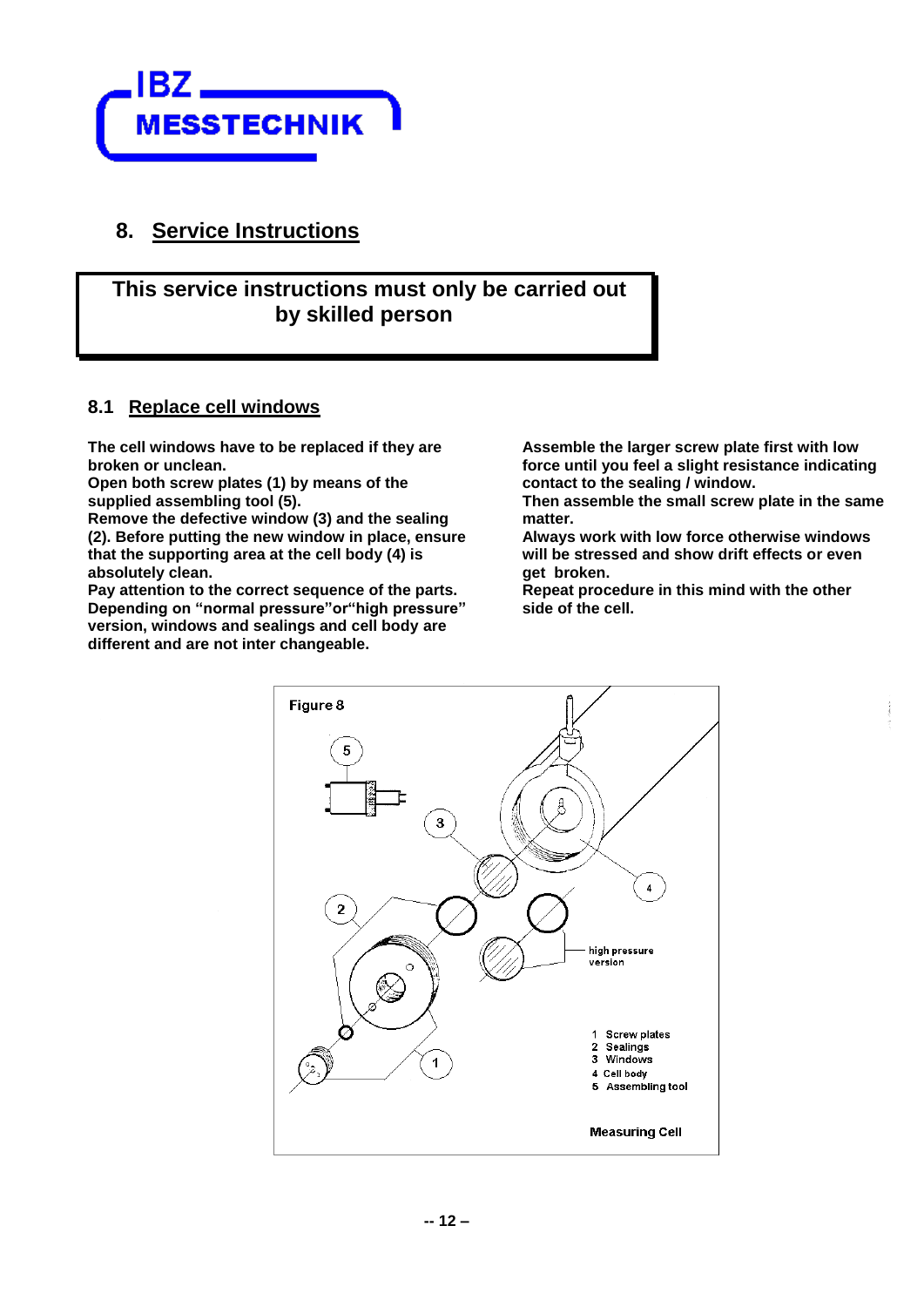

#### **8.2 Optical Balance Adjustment**

**The optical balance has to be adjusted after replacement of the LED light source or the cell windows. It is also necessary if the instrument`s offset had become too high ( more than 300 digits) and the symmetrical measuring range has to be re-established again.**

**The measuring cell should be absolutety dry (blow with pressed air) or completely filled (no bubbles !) with water.**

**Remove the right cover of the optical unit by open the enclosure scews. Switch instrument on and do NOT push the ZERO key. The instrument`s rotation offset will be displayed.**

**Turn the adjustment screw (1) very slowly clockwise a half turn and watch the display. If the displayed value becomes lower, then turn the adjustment screw in the same direction as long as the display shows values below ± 100 digits.**

**If the displayed values becomes higher, then turn the adjustment screw anti-clockwise to get values below ± 100 digits.**

**Close the cover and fix the enclosure screws (3) Take care for correct position of the surrounding sealing (2).**